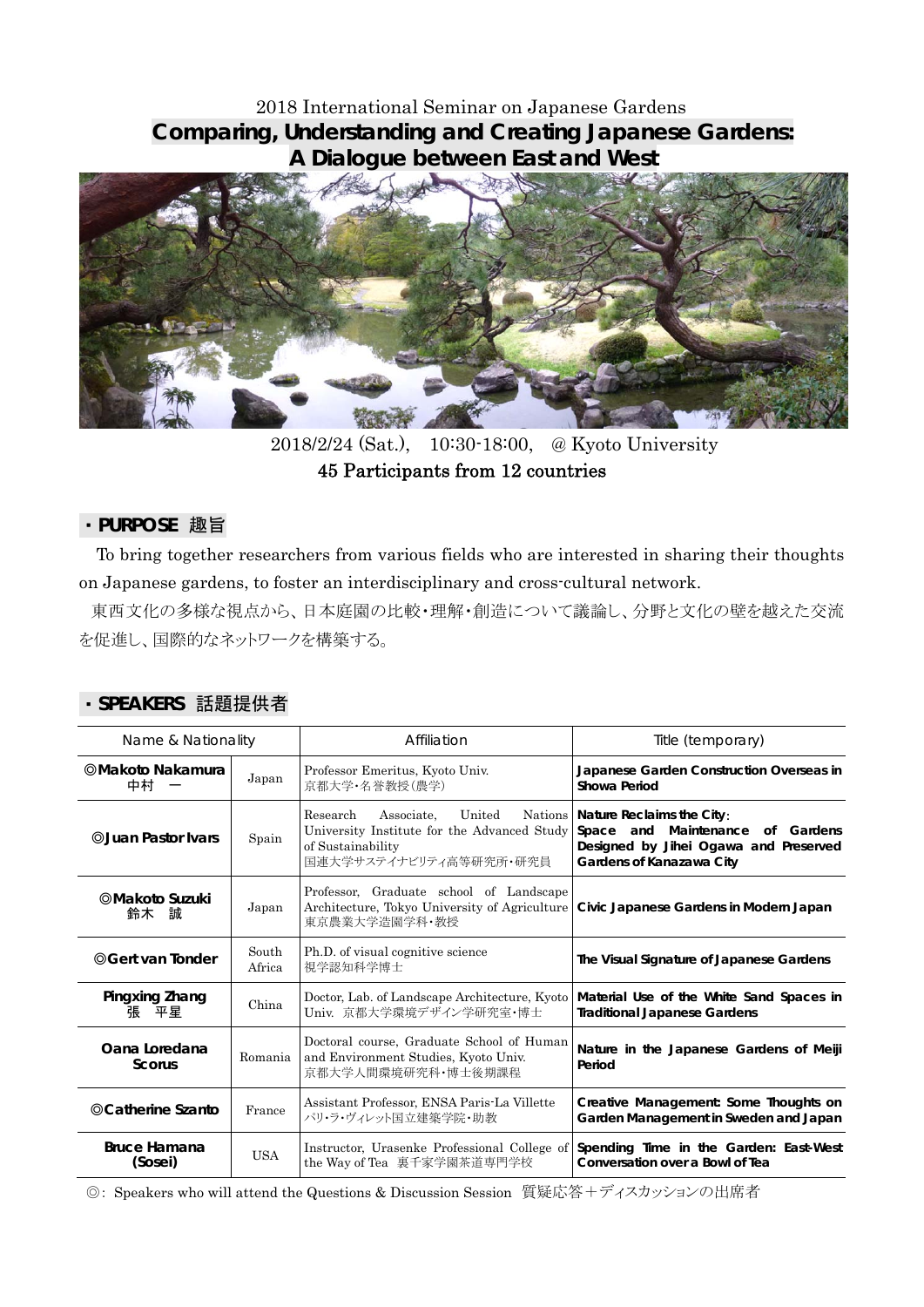# ・**PROGRAM** プログラム

#### ◆ 1st PART 午前の部 10:30-12:45 Seifuso Villa 清風荘

| 10:15       | Registration for the 1 <sup>st</sup> Part 午前の部受付  |
|-------------|---------------------------------------------------|
| 10:30-10:40 | 見学会の趣旨<br><b>Opening</b>                          |
| 10:40-11:45 | Introduction and visit of Seifuso Villa 清風荘の紹介と見学 |

◆ LUNCH 昼休憩 11:45-13:00 Lunch time-free (near Hyakumanben) 百万遍付近で各人自由に昼食

### ◆ **2nd PART** 午後の部 **13:00-18:00**

Kobayashi & Masukawa Seminar Room (Ground floor) Integrated Education & Research Building of North Campus, Kyoto Univ. 北部総合教育研究棟 小林·益川記念室(1階)

| 12:30         | Registration for the 2 <sup>nd</sup> Part 午後の部受付                     |  |  |  |
|---------------|----------------------------------------------------------------------|--|--|--|
| $13:00-13:10$ | Opening 研究会の趣旨                                                       |  |  |  |
| 13:10-13:35   | Speech 1 (Makoto Nakamura 中村 一)                                      |  |  |  |
| 13:35-14:00   | Speech 2 (Juan Pastor Ivars)                                         |  |  |  |
| 14:00-14:25   | Speech 3 (Makoto Suzuki 鈴木 誠)                                        |  |  |  |
| 14:25-14:35   | Tea break 日本茶ブレイク                                                    |  |  |  |
|               |                                                                      |  |  |  |
| 14:35-15:00   | Speech 4 (Gert van Tonder)                                           |  |  |  |
| $15:00-15:15$ | Speech 5 (Pingxing Zhang 張 平星)                                       |  |  |  |
| $15:15-15:30$ | Speech 6 (Oana Loredana Scorus)                                      |  |  |  |
| $15:30-15:55$ | Speech 7 (Catherine Szanto)                                          |  |  |  |
| 15:55-16:05   | Tea break 日本茶ブレイク                                                    |  |  |  |
| 16:05-16:40   | Questions & Discussion (5 speakers) 質疑応答+ディスカッション (話題提供者 5 人)        |  |  |  |
|               |                                                                      |  |  |  |
| $16:40-16:50$ | Speech 8 (Bruce Hamana)                                              |  |  |  |
| 16:50-17:40   | Free talk with bring-in documents and Chado Procedure (Bruce Hamana) |  |  |  |
|               | 持参資料によるフリートークと茶道のお点前(Bruce Hamana)                                   |  |  |  |
| 17:40-17:55   | 抹茶一服(Bruce Hamana)                                                   |  |  |  |
| 17:55-18:00   | Concluding remarks まとめと今後の展望                                         |  |  |  |

#### ◆ Dinner 懇親会 18:20 $\sim$

Bintang Restaurant (along Imadegawa Street) ビンタン食堂 1500 yen per person for a meal, extra pay for drinks (料理 1500 円/人、飲み物各自別注文) https://tabelog.com/kyoto/A2601/A260302/26026546/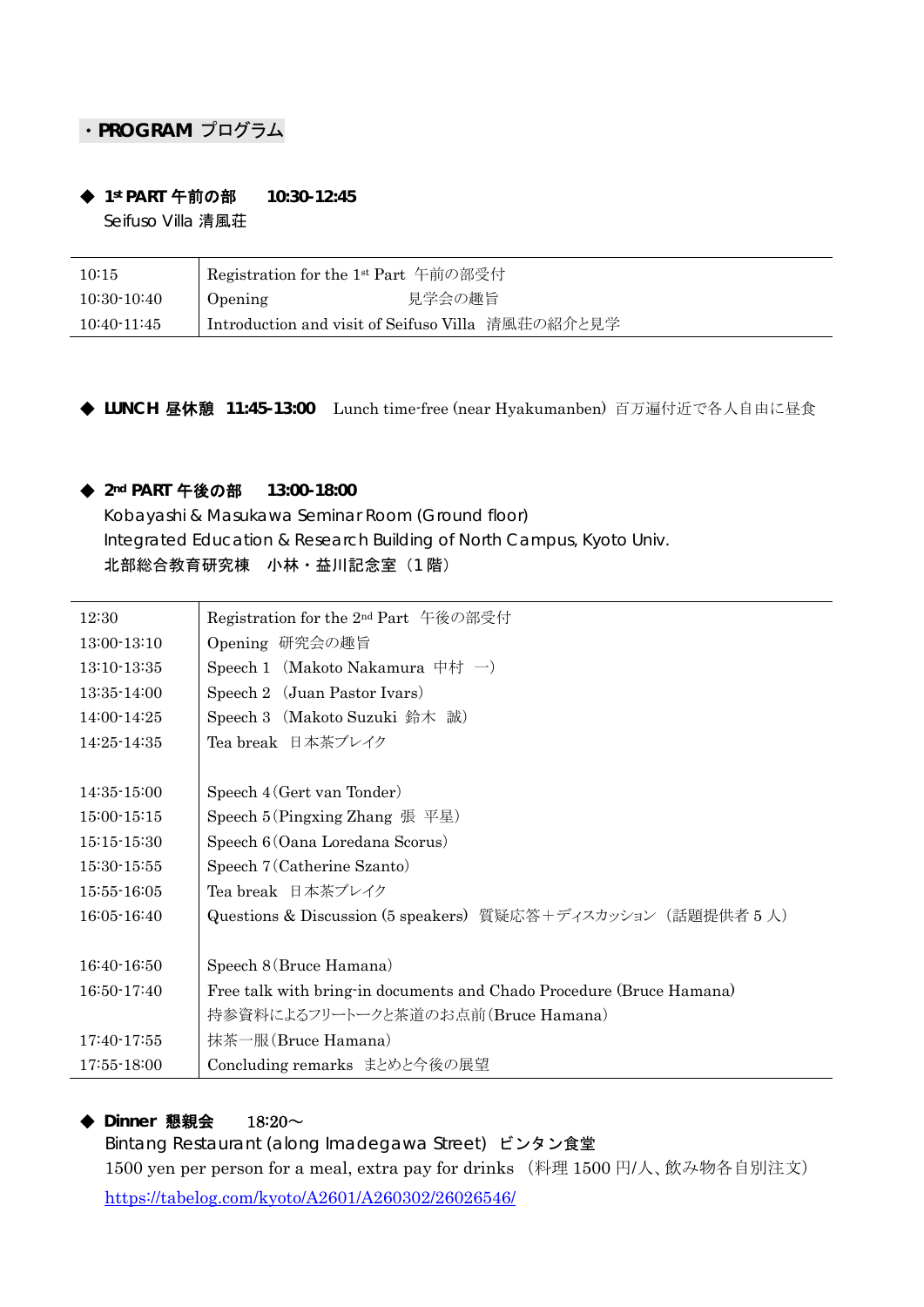# ・ACCESS アクセス

If you are lost, please call 090-5012-5850 or 080-3791-3760. 道が分からない場合は、090-5012-5850 や 080-3791-3760 へご連絡ください。



- 1、Seifuso Villa (清風荘): 京都市左京区田中関田町 2-1 Entrance: west side 10 min by walking from Demachiyanagi, 5 min by walking from Hyakumanben Bus Stop (No.102, 203, 17, 201, 206)
- 2、Integrated Education & Research Building of North Campus, Kyoto Univ. (京都大学 北部総合教育研究棟) 15 min by walking from Seifuso Villa, 10 min by walking from Hyakumanben
- 3、Bintang Restaurant (ビンタン食堂): 京都府京都市左京区北白川西町 82-3

5 min by walking from Kyoto Univ.